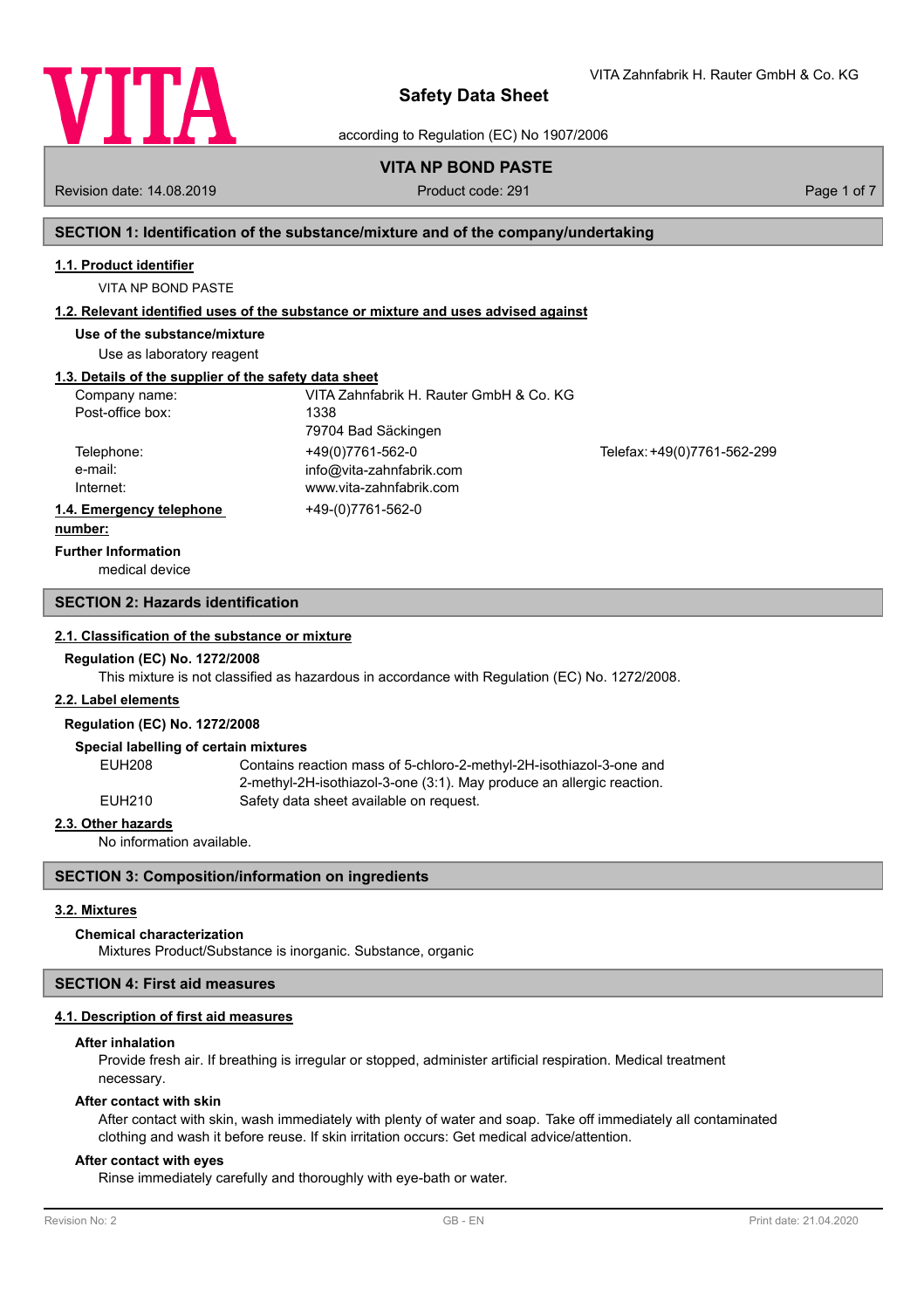

according to Regulation (EC) No 1907/2006

# **VITA NP BOND PASTE**

Revision date: 14.08.2019 **Product code: 291** Product code: 291 **Page 2 of 7** Page 2 of 7

# **After ingestion**

Rinse mouth immediately and drink plenty of water.

### **4.2. Most important symptoms and effects, both acute and delayed**

No information available.

# **4.3. Indication of any immediate medical attention and special treatment needed**

Treat symptomatically.

### **SECTION 5: Firefighting measures**

#### **5.1. Extinguishing media**

# **Suitable extinguishing media**

Co-ordinate fire-fighting measures to the fire surroundings.

#### **5.2. Special hazards arising from the substance or mixture**

Non-flammable.

### **5.3. Advice for firefighters**

In case of fire: Wear self-contained breathing apparatus.

### **Additional information**

Collect contaminated fire extinguishing water separately. Do not allow entering drains or surface water.

## **SECTION 6: Accidental release measures**

### **6.1. Personal precautions, protective equipment and emergency procedures**

Use personal protection equipment.

# **6.2. Environmental precautions**

Do not allow to enter into surface water or drains.

# **6.3. Methods and material for containment and cleaning up**

Absorb with liquid-binding material (e.g. sand, diatomaceous earth, acid- or universal binding agents). Treat the recovered material as prescribed in the section on waste disposal.

# **6.4. Reference to other sections**

Safe handling: see section 7 Personal protection equipment: see section 8 Disposal: see section 13

## **SECTION 7: Handling and storage**

# **7.1. Precautions for safe handling**

#### **Advice on safe handling**

No special measures are necessary.

#### **Advice on protection against fire and explosion**

No special fire protection measures are necessary.

#### **7.2. Conditions for safe storage, including any incompatibilities**

#### **Requirements for storage rooms and vessels**

Keep container tightly closed.

#### **Hints on joint storage**

No special measures are necessary.

### **7.3. Specific end use(s)**

Use as laboratory reagent

# **SECTION 8: Exposure controls/personal protection**

#### **8.1. Control parameters**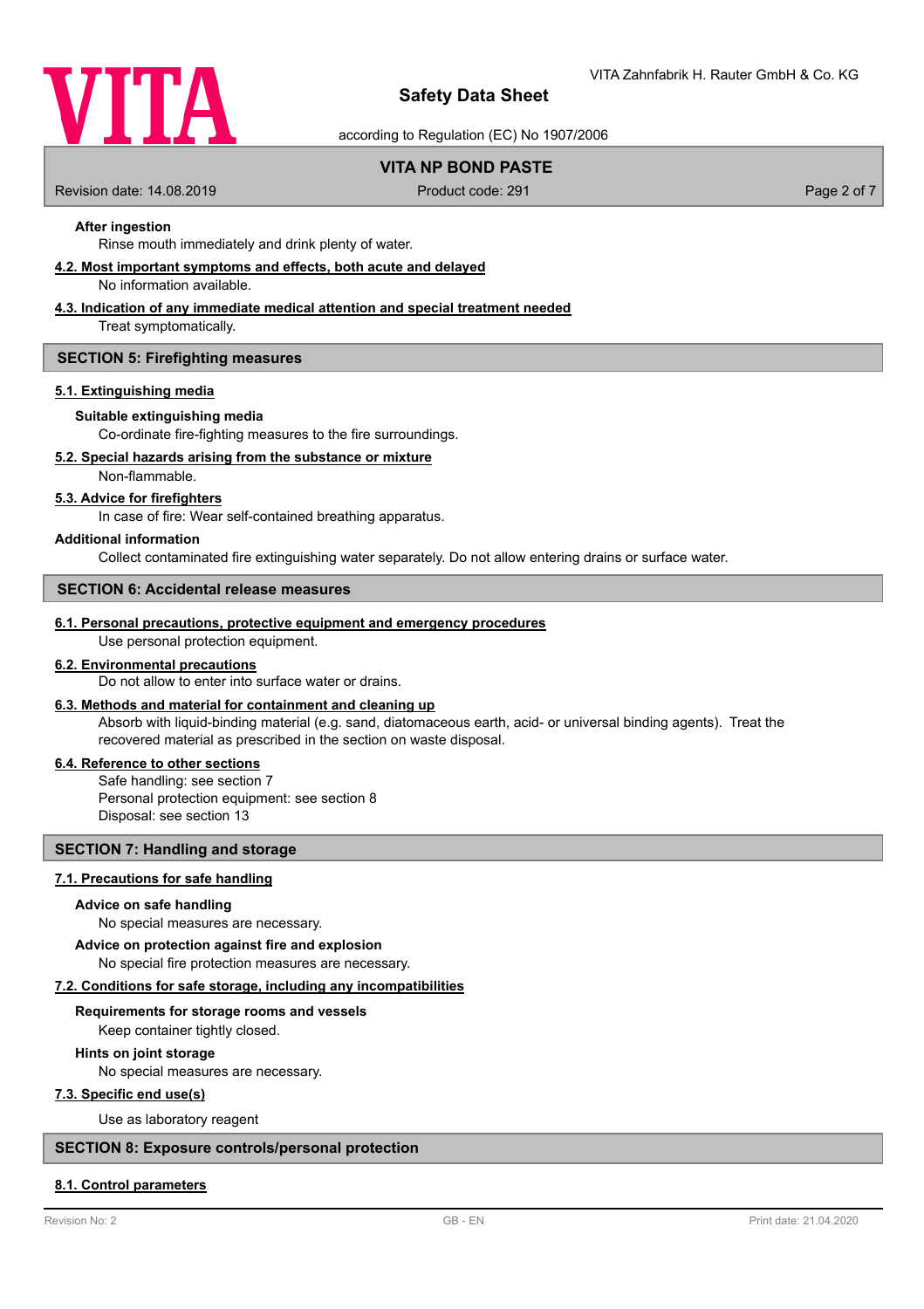

according to Regulation (EC) No 1907/2006

# **VITA NP BOND PASTE**

Revision date: 14.08.2019 **Product code: 291** Product code: 291 **Page 3 of 7** Page 3 of 7

# **Exposure limits (EH40)**

| I CAS No   | Substance                         | ppm | mq/m <sup>3</sup> | fibres/mll | Category  | Origin |
|------------|-----------------------------------|-----|-------------------|------------|-----------|--------|
| 56-81-5    | Givcerol, mist                    |     | 10 <sub>1</sub>   |            | TWA(8 h)  | WEL    |
| 13463-67-7 | Titanium dioxide, total inhalable |     | 10 <sub>l</sub>   |            | TWA (8 h) | WEL    |

# **8.2. Exposure controls**



## **Protective and hygiene measures**

Take off contaminated clothing. Wash hands before breaks and after work. When using do not eat, drink, smoke, sniff.

#### **Eye/face protection**

Wear eye protection/face protection.

# **Hand protection**

When handling with chemical substances, protective gloves must be worn with the CE-label including the four control digits. The quality of the protective gloves resistant to chemicals must be chosen as a function of the specific working place concentration and quantity of hazardous substances. For special purposes, it is recommended to check the resistance to chemicals of the protective gloves mentioned above together with the supplier of these gloves. Recommended glove articles KCL Dermatril P NBR (Nitrile rubber)

### **Skin protection**

Use of protective clothing.

# **Respiratory protection**

In case of inadequate ventilation wear respiratory protection. Open windows to ensure natural ventilation.

# **SECTION 9: Physical and chemical properties**

# **9.1. Information on basic physical and chemical properties**

| Physical state:<br>Colour:<br>Odour:                                                        | yellow<br>odourless | not determined                   |
|---------------------------------------------------------------------------------------------|---------------------|----------------------------------|
| pH-Value:                                                                                   |                     |                                  |
| Changes in the physical state<br>Melting point:<br>Initial boiling point and boiling range: |                     | not determined<br>?              |
| Flash point:                                                                                |                     | ?                                |
| <b>Flammability</b><br>Solid:<br>Gas:                                                       |                     | not applicable<br>not applicable |
| <b>Explosive properties</b><br>The product is not: Explosive.                               |                     |                                  |
| Lower explosion limits:<br>Upper explosion limits:                                          |                     | not determined<br>not determined |
| <b>Auto-ignition temperature</b><br>Solid:<br>Gas:                                          |                     | not applicable<br>not applicable |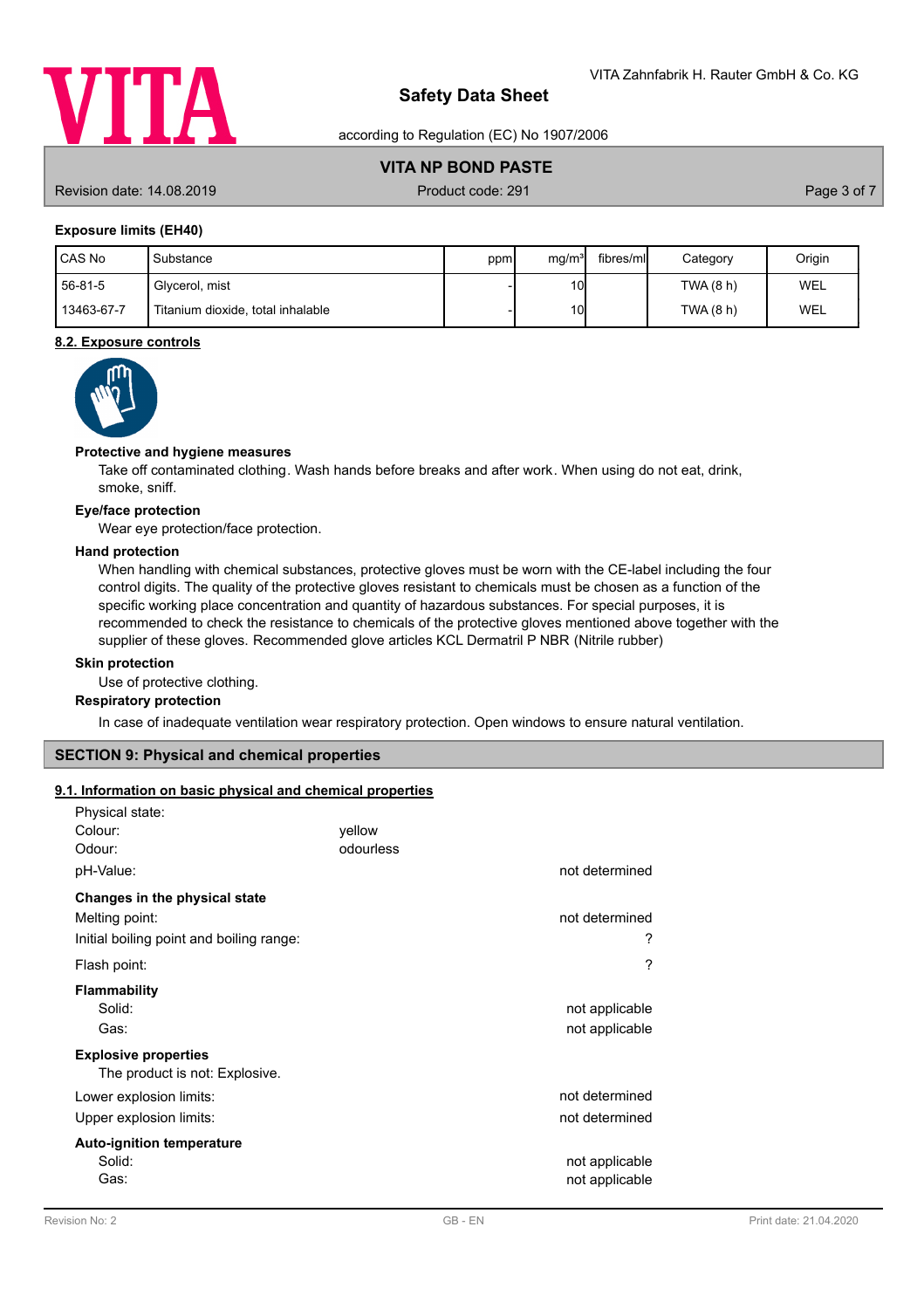

#### according to Regulation (EC) No 1907/2006

| <b>VITA NP BOND PASTE</b>                      |                   |             |
|------------------------------------------------|-------------------|-------------|
| Revision date: 14,08,2019                      | Product code: 291 | Page 4 of 7 |
| Decomposition temperature:                     | not determined    |             |
| <b>Oxidizing properties</b><br>Not oxidising.  |                   |             |
| Vapour pressure:<br>(at 50 $^{\circ}$ C)       | <=1100 hPa        |             |
| Density:                                       | not determined    |             |
| Water solubility:                              | No.               |             |
| Solubility in other solvents<br>not determined |                   |             |
| Partition coefficient:                         | not determined    |             |
| Vapour density:                                | not determined    |             |
| Evaporation rate:                              | not determined    |             |
| 9.2. Other information                         |                   |             |
| Solid content:                                 | 66,6 %            |             |

# **SECTION 10: Stability and reactivity**

## **10.1. Reactivity**

No hazardous reaction when handled and stored according to provisions.

# **10.2. Chemical stability**

The product is stable under storage at normal ambient temperatures.

# **10.3. Possibility of hazardous reactions**

No known hazardous reactions.

# **10.4. Conditions to avoid**

none

## **10.5. Incompatible materials**

No information available.

### **10.6. Hazardous decomposition products**

No known hazardous decomposition products.

# **SECTION 11: Toxicological information**

#### **11.1. Information on toxicological effects**

#### **Acute toxicity**

Based on available data, the classification criteria are not met.

#### **Irritation and corrosivity**

Based on available data, the classification criteria are not met.

#### **Sensitising effects**

Contains reaction mass of 5-chloro-2-methyl-2H-isothiazol-3-one and 2-methyl-2H-isothiazol-3-one (3:1). May produce an allergic reaction.

#### **Carcinogenic/mutagenic/toxic effects for reproduction**

Based on available data, the classification criteria are not met.

# **STOT-single exposure**

Based on available data, the classification criteria are not met.

# **STOT-repeated exposure**

Based on available data, the classification criteria are not met.

# **Aspiration hazard**

Based on available data, the classification criteria are not met.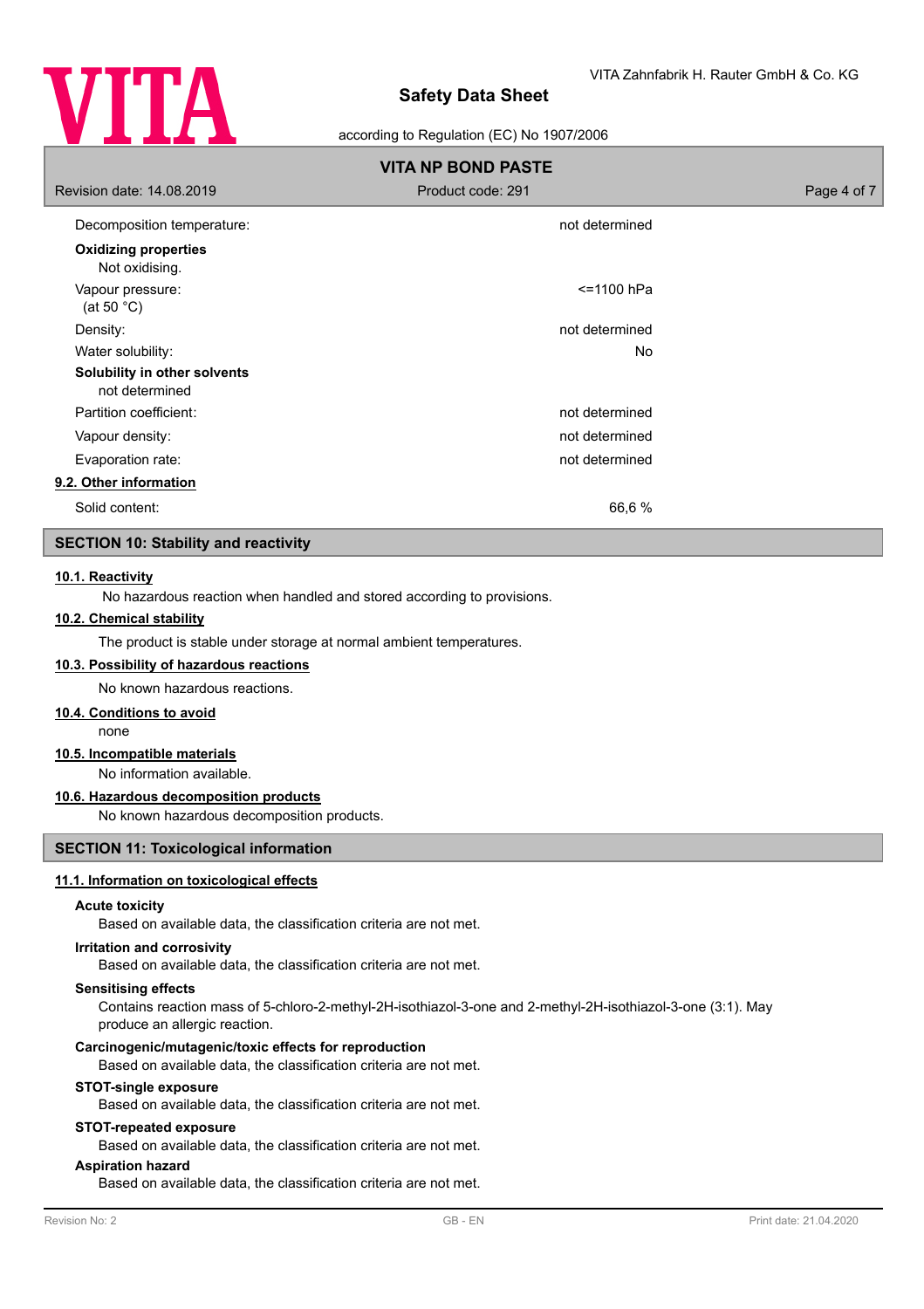

according to Regulation (EC) No 1907/2006

# **VITA NP BOND PASTE**

Revision date: 14.08.2019 **Product code: 291** Product code: 291 **Page 5 of 7** Page 5 of 7

#### **Additional information on tests**

The mixture is classified as not hazardous according to regulation (EC) No 1272/2008 [CLP].

## **SECTION 12: Ecological information**

## **12.1. Toxicity**

# The product is not: Ecotoxic.

**12.2. Persistence and degradability**

The product has not been tested.

#### **12.3. Bioaccumulative potential**

The product has not been tested.

#### **12.4. Mobility in soil**

The product has not been tested.

# **12.5. Results of PBT and vPvB assessment**

The product has not been tested.

#### **12.6. Other adverse effects**

No information available.

# **Further information**

Avoid release to the environment.

# **SECTION 13: Disposal considerations**

#### **13.1. Waste treatment methods**

#### **Disposal recommendations**

Do not allow to enter into surface water or drains. Dispose of waste according to applicable legislation.

### **Contaminated packaging**

Wash with plenty of water. Completely emptied packages can be recycled.

## **SECTION 14: Transport information**

### **Land transport (ADR/RID)**

**14.1. UN number:** No dangerous good in sense of this transport regulation. **Inland waterways transport (ADN) Marine transport (IMDG) Air transport (ICAO-TI/IATA-DGR)**

**14.2. UN proper shipping name:** No dangerous good in sense of this transport regulation. **14.3. Transport hazard class(es):** No dangerous good in sense of this transport regulation. **14.4. Packing group:** No dangerous good in sense of this transport regulation.

**14.1. UN number:** No dangerous good in sense of this transport regulation. **14.2. UN proper shipping name:** No dangerous good in sense of this transport regulation. **14.3. Transport hazard class(es):** No dangerous good in sense of this transport regulation. **14.4. Packing group:** No dangerous good in sense of this transport regulation.

**14.1. UN number:** No dangerous good in sense of this transport regulation. **14.2. UN proper shipping name:** No dangerous good in sense of this transport regulation. **14.3. Transport hazard class(es):** No dangerous good in sense of this transport regulation. **14.4. Packing group:** No dangerous good in sense of this transport regulation.

**14.1. UN number:** No dangerous good in sense of this transport regulation. **14.2. UN proper shipping name:** No dangerous good in sense of this transport regulation. **14.3. Transport hazard class(es):** No dangerous good in sense of this transport regulation.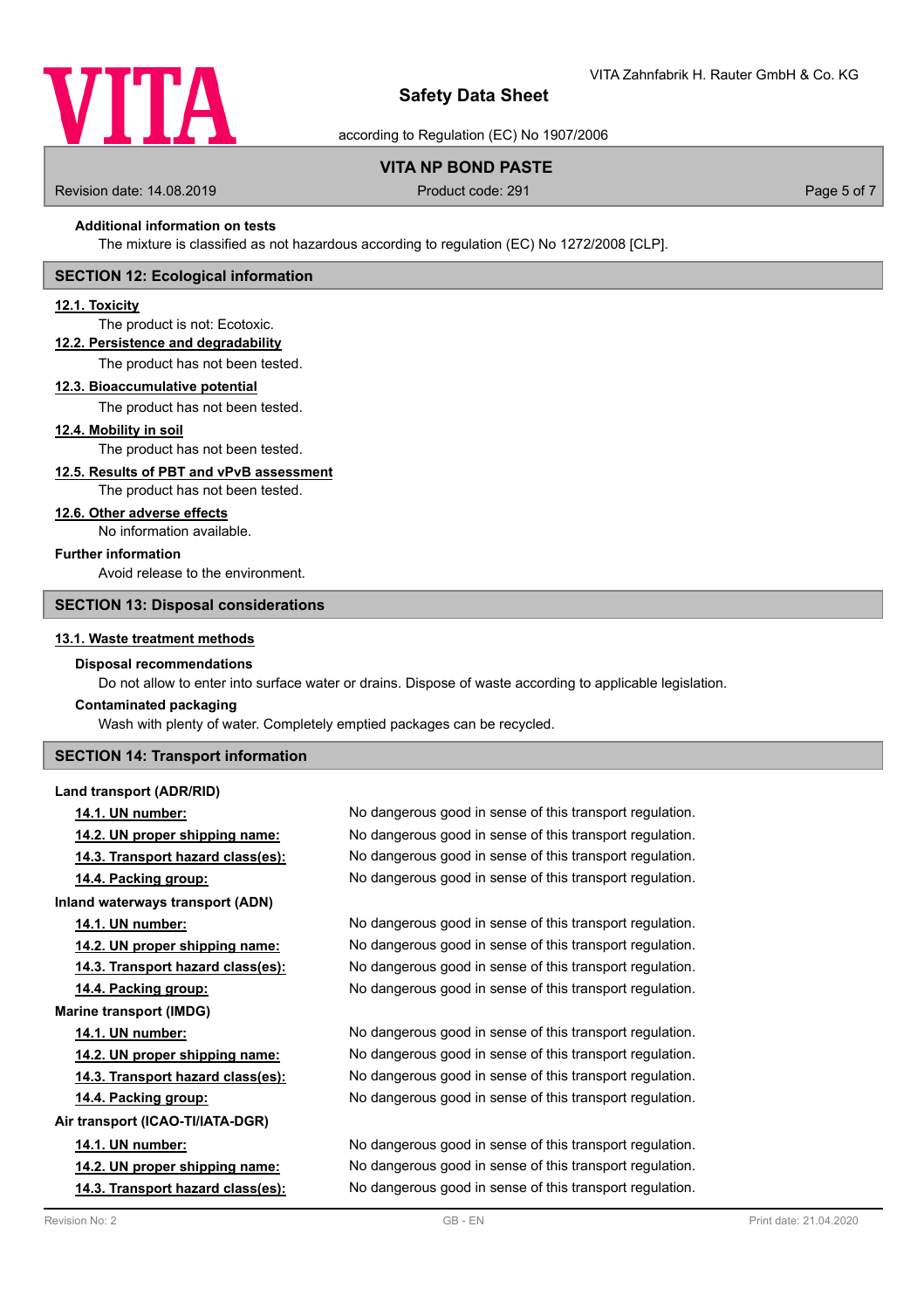

according to Regulation (EC) No 1907/2006

|                                                                          | according to Regulation (EC) No 1907/2006                                                            |             |
|--------------------------------------------------------------------------|------------------------------------------------------------------------------------------------------|-------------|
|                                                                          | <b>VITA NP BOND PASTE</b>                                                                            |             |
| Revision date: 14.08.2019                                                | Product code: 291                                                                                    | Page 6 of 7 |
| 14.4. Packing group:                                                     | No dangerous good in sense of this transport regulation.                                             |             |
| 14.5. Environmental hazards                                              |                                                                                                      |             |
| <b>ENVIRONMENTALLY HAZARDOUS:</b>                                        | no                                                                                                   |             |
| 14.6. Special precautions for user                                       |                                                                                                      |             |
| No information available.                                                |                                                                                                      |             |
| 14.7. Transport in bulk according to Annex II of Marpol and the IBC Code |                                                                                                      |             |
| not applicable                                                           |                                                                                                      |             |
| <b>SECTION 15: Regulatory information</b>                                |                                                                                                      |             |
|                                                                          | 15.1. Safety, health and environmental regulations/legislation specific for the substance or mixture |             |
| EU regulatory information                                                |                                                                                                      |             |
| 2004/42/EC (VOC):                                                        | 0,015 %                                                                                              |             |
| Information according to 2012/18/EU                                      | Not subject to 2012/18/EU (SEVESO III)                                                               |             |
| (SEVESO III):                                                            |                                                                                                      |             |
| National regulatory information                                          |                                                                                                      |             |
| Water hazard class (D):<br>Skin resorption/Sensitization:                | 1 - slightly hazardous to water<br>Causes allergic hypersensitivity reactions.                       |             |
|                                                                          |                                                                                                      |             |
| 15.2. Chemical safety assessment                                         | Chemical safety assessments for substances in this mixture were not carried out.                     |             |
|                                                                          |                                                                                                      |             |
| <b>SECTION 16: Other information</b>                                     |                                                                                                      |             |
| Abbreviations and acronyms                                               |                                                                                                      |             |
|                                                                          | ADR: Accord européen sur le transport des marchandises dangereuses par Route                         |             |
| IMDG: International Maritime Code for Dangerous Goods                    | (European Agreement concerning the International Carriage of Dangerous Goods by Road)                |             |
| IATA: International Air Transport Association                            |                                                                                                      |             |
|                                                                          | GHS: Globally Harmonized System of Classification and Labelling of Chemicals                         |             |
| EINECS: European Inventory of Existing Commercial Chemical Substances    |                                                                                                      |             |
| ELINCS: European List of Notified Chemical Substances                    |                                                                                                      |             |
| <b>CAS: Chemical Abstracts Service</b>                                   |                                                                                                      |             |
| LC50: Lethal concentration, 50%<br>LD50: Lethal dose, 50%                |                                                                                                      |             |
| CLP: Classification, labelling and Packaging                             |                                                                                                      |             |
| REACH: Registration, Evaluation and Authorization of Chemicals           |                                                                                                      |             |
|                                                                          | GHS: Globally Harmonised System of Classification, Labelling and Packaging of Chemicals              |             |
| <b>UN: United Nations</b><br><b>DNEL: Derived No Effect Level</b>        |                                                                                                      |             |
| <b>DMEL: Derived Minimal Effect Level</b>                                |                                                                                                      |             |
| <b>PNEC: Predicted No Effect Concentration</b>                           |                                                                                                      |             |
| ATE: Acuto tovicity octimate                                             |                                                                                                      |             |

ATE: Acute toxicity estimate LL50: Lethal loading, 50%

EL50: Effect loading, 50%

EC50: Effective Concentration 50%

ErC50: Effective Concentration 50%, growth rate

NOEC: No Observed Effect Concentration

BCF: Bio-concentration factor

PBT: persistent, bioaccumulative, toxic

vPvB: very persistent, very bioaccumulative

RID: Regulations concerning the international carriage of dangerous goods by rail

ADN: European Agreement concerning the International Carriage of Dangerous Goods by Inland Waterways